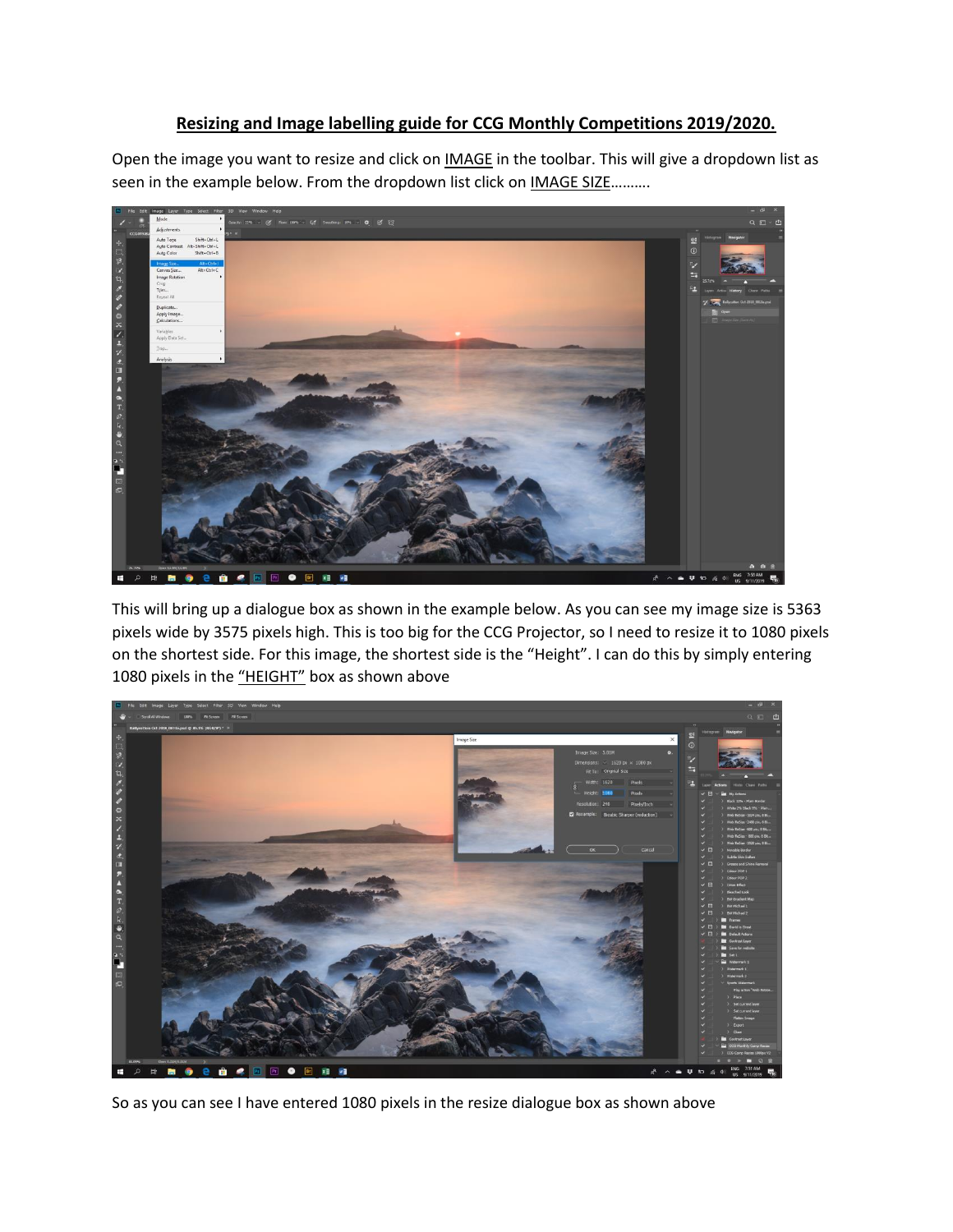Your image should look something like the example below, now hold down the CTRL key and press the 0(zero) key and your image will fill your screen once more. Don'tworry, the actual size of the image remains 1080 pixels on the shortest side.



All that remains to do now is to save your image to the folder of your choice. When doing this use the "SAVE AS" option, as this will save a copy of the image while not altering the original image.



If the image is to be used for a CCG Monthly Competition, use the example below as a reference. The software in use this year requires the % symbol between you CCG Number and the image title with no spaces between CCG01 and %. This is something I cannot change. In the below example I have labelled the image as